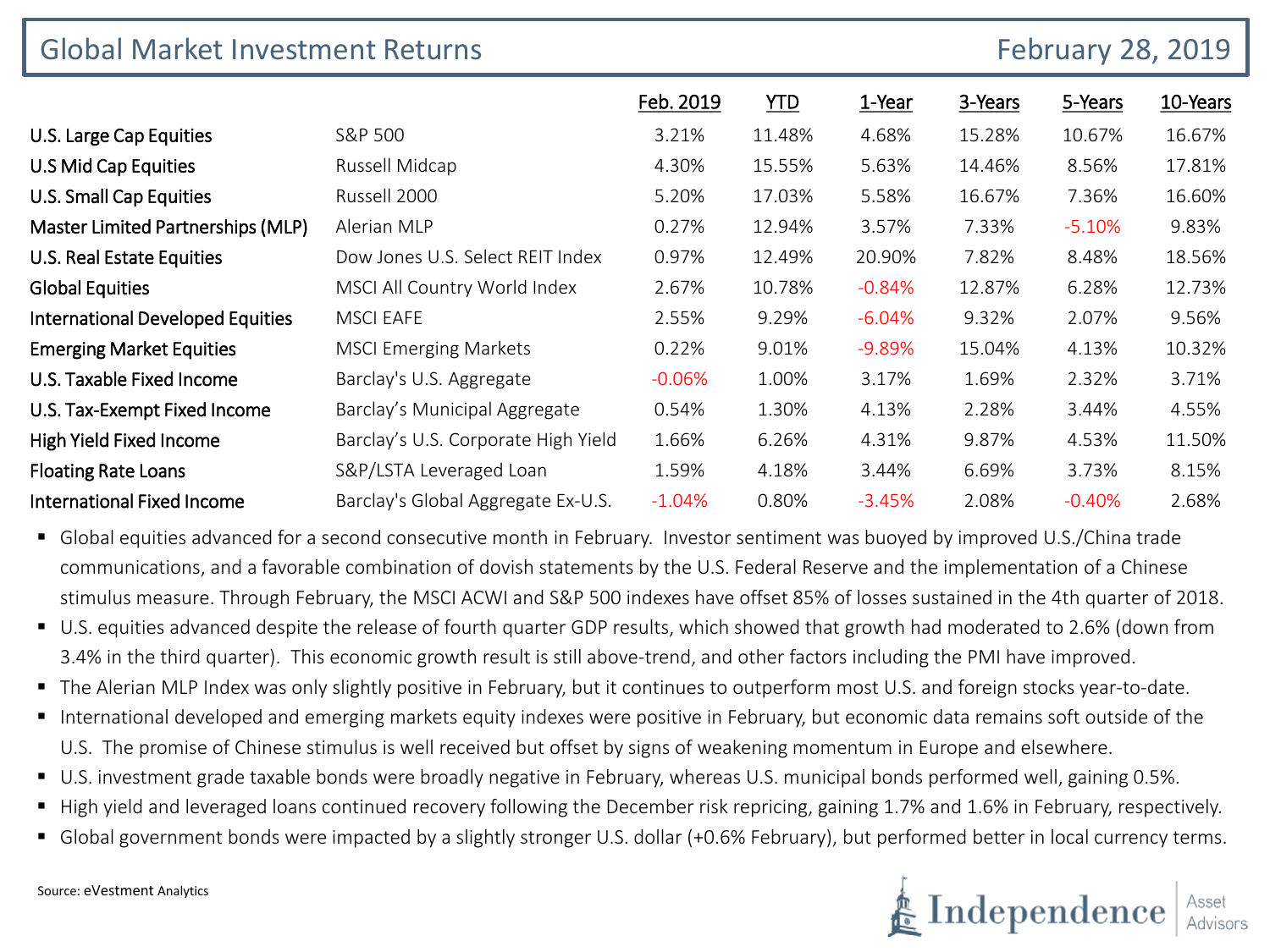# Canadian Economic & Currency Review February 28, 2019

### Economic Update

The Canadian dollar is currently trading at 0.7514 against the U.S. dollar (March 4, 2019). Year-to-date, the Canadian dollar has strengthened 2.5% against the U.S. dollar; it weakened 7.9% against the USD in 2018.

The movement of the Canadian dollar appears to be tied to oil prices. This is supported by a three-month rolling correlation between the currency and the commodity of nearly 90%. In September of 2018, the correlation between the currency and the commodity was negative.

#### Interest Rate Update

The Bank of Canada is widely expected to leave its benchmark interest rate on hold at 1.75% when it meets this week. Oil is one of Canada's primary exports, and weak prices in the fourth quarter of 2018 muted economic growth. However, the economy is expected to get back on track following the oil-related slowdown, and the Canadian central bank may resume its normalization initiative later this year.

| <b>CAD to USD</b><br><b>Date Range</b> |               | $+/-$   |  |  |
|----------------------------------------|---------------|---------|--|--|
| February                               | 0.7609-0.7515 | $-1.2%$ |  |  |
| Year-to-Date                           | 0.7329-0.7515 | $+2.5%$ |  |  |
| 1-Year                                 | 0.7764-0.7515 | $-3.2%$ |  |  |
| <b>USD to CAD</b>                      | 30-Days       | 90-Days |  |  |
| High                                   | 1.33121       | 1.37539 |  |  |
| Low                                    | 1.30907       | 1.30907 |  |  |
| Average                                | 1.32131       | 1.33241 |  |  |
| Volatility                             | 0.36%         | 0.39%   |  |  |



Source: www.xe.com